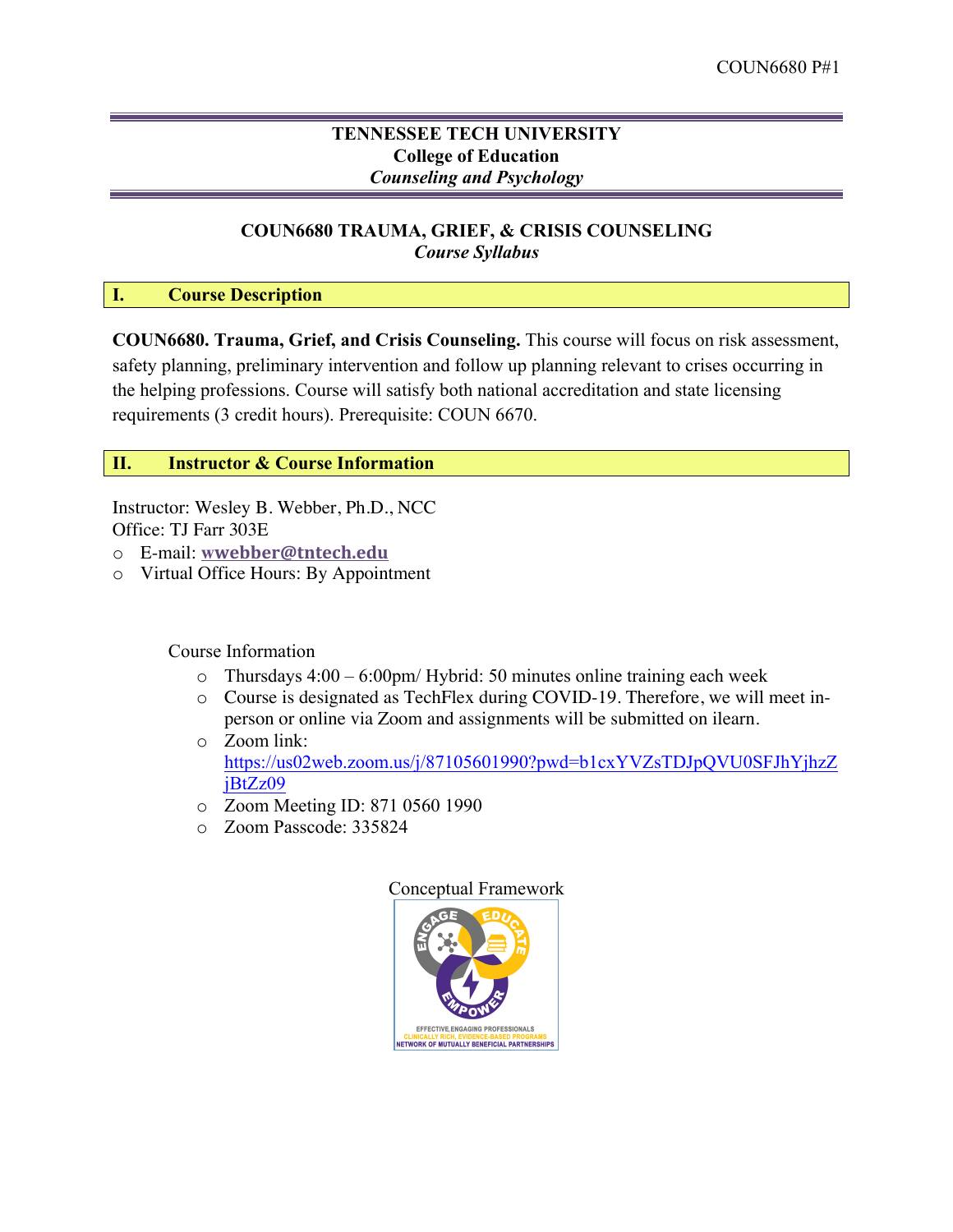# **Conceptual Framework Statement**

Prepare effective, engaging professionals through clinically rich, evidence-based programs with a network of mutually beneficial partnerships.

#### III. **Table of Contents**

| TENNESSEE TECH UNIVERSITY College of Education Counseling and Psychology 1          |  |
|-------------------------------------------------------------------------------------|--|
|                                                                                     |  |
|                                                                                     |  |
| Ι.                                                                                  |  |
| II.                                                                                 |  |
|                                                                                     |  |
| IV.                                                                                 |  |
| V.                                                                                  |  |
| IDEA Essential and Important Learning Objectives Associated to this Course 5<br>VI. |  |
| VII.                                                                                |  |
| VIII.                                                                               |  |
| IX.                                                                                 |  |
| X.                                                                                  |  |
| XI.                                                                                 |  |
|                                                                                     |  |
| I.                                                                                  |  |
| A.                                                                                  |  |
| В.<br>$\mathbf{C}$ .                                                                |  |
| D.                                                                                  |  |
| Е.                                                                                  |  |
| F.                                                                                  |  |
| G.                                                                                  |  |
| II.                                                                                 |  |
| A.                                                                                  |  |
| В.                                                                                  |  |
| C.                                                                                  |  |
| D.                                                                                  |  |
| Е.                                                                                  |  |
| F.                                                                                  |  |
| G.                                                                                  |  |
| Н.                                                                                  |  |
| I.                                                                                  |  |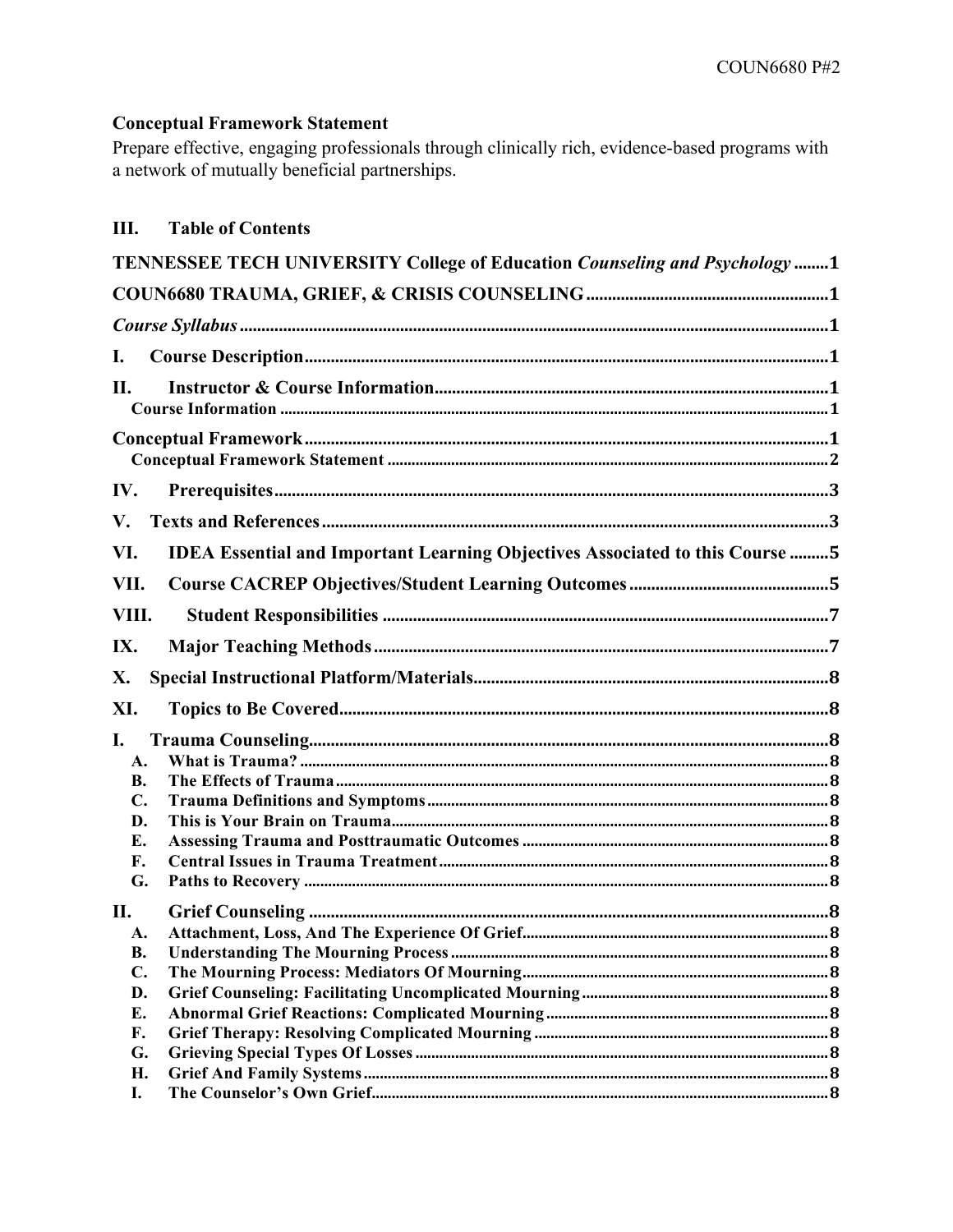| Ш.             |                                                                             |  |
|----------------|-----------------------------------------------------------------------------|--|
| A.             |                                                                             |  |
| В.             |                                                                             |  |
| $\mathbf{C}$ . |                                                                             |  |
| D.             |                                                                             |  |
| Е.             |                                                                             |  |
| F.             |                                                                             |  |
| G.             | Understanding and Treating Substance Use Disorders with Clients in Crisis 8 |  |
| Н.             |                                                                             |  |
| L.             |                                                                             |  |
| J.             |                                                                             |  |
| <b>K.</b>      |                                                                             |  |
| $\mathbf{L}$   | Emergency Preparedness and Response in the Community and Workplace  8       |  |
| M.             |                                                                             |  |
| N.             |                                                                             |  |
| IV.            |                                                                             |  |
| V.             |                                                                             |  |
| VI.            |                                                                             |  |
| VII.           |                                                                             |  |
| VIII.          |                                                                             |  |
| IX.            |                                                                             |  |
| <b>X.</b>      |                                                                             |  |
| A.             |                                                                             |  |
| <b>B.</b>      |                                                                             |  |
| $\mathbf{C}$ . |                                                                             |  |
| D.             |                                                                             |  |
| Е.             |                                                                             |  |
| F.             |                                                                             |  |
| XI.            |                                                                             |  |
| XII.           |                                                                             |  |
| XIII.          |                                                                             |  |
| XIV.           |                                                                             |  |

#### IV. Prerequisites

COUN 6670 - Assessment.

#### V. **Texts and References**

Required: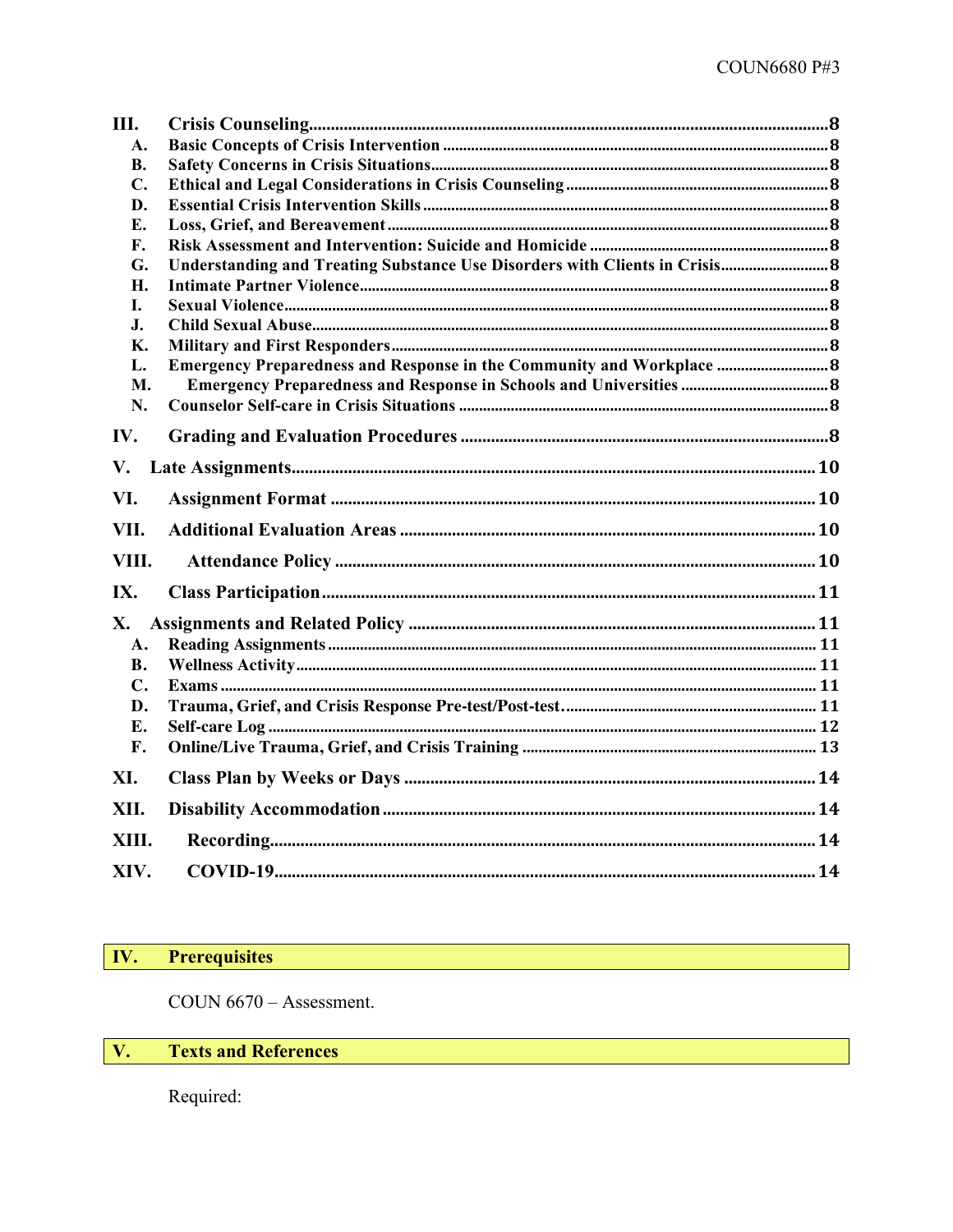- Harris, D.L., & Winokeur, H.R. (2021). *Principles and practice of grief counseling*.  $(3<sup>rd</sup>$  ed.). New York, NY: Spring Publishing.
- Jackson- Cherry, L. R. & Erford, B.T. (2018). *Crisis assessment, intervention, and prevention.* (3<sup>rd</sup> ed.). Upper Saddle River, NJ: Pearson.

Tk20 assessment system. Link to Tk20

Recommending Readings:

Trauma Readings

- o Brown, L. (2008). Cultural Competence in Trauma Therapy: Beyond the Flashback. American Psychological Association.
- o Drozdek, B & Wilson, J. (Eds) (2007). Voices of Trauma: Treating Survivors Across Cultures. Springer.
- o Foa, E., Keane, T., and Friedman, M. & Cohen, J. (Eds.) (2009). Effective Treatments for PTSD. The Guilford Press: New York.
- o Hays, P. (2008). Addressing cultural complexities in practice. Washington, DC: American Psychological Association
- o Kirmayer, L., Lemelson, R., & Barad, M. (2007). Understanding Trauma: Integrating Biological, Clinical, and Cultural Perspectives. Cambridge University Press.
- o Kleber, R.F., Figley, C. R., and Gersons, B.P.R. (Eds.) (1995). Beyond Trauma: Cultural and Societal Dynamics. New York: Plenum Press
- o Marsella, A., Friedman, M., Gerrity, E., and Scurfield, R. (1996). Ethnocultural Aspects of Posttraumatic Stress Disorder. American Psychological Association: Washington.
- o Nader, K., Dubrow, N., and Stamm, N. (Eds.) (1999). Honoring Differences: Cultural Issues in the Treatment of Trauma and Loss. Brunner/Mazel.
- o Rotschild, B. (2003) The Body Remembers: The Psychophysiology of Trauma and Trauma Treatment. Norton.
- o Ogden, Minton, and Pain. (2005). Psychological Trauma and the Brain: Towards a Neurobiological Treatment Model. In Trauma and the Body: A Sensorimotor Approach. (pp 88-99). W.W. Norton & company, Inc.
- o Seigel, Daniel. (2003). An Interpersonal Neurobiology of Psychotherapy: The Developing Mind and the Resolution of Trauma. In Marion Solomon and Daniel Seigel (Eds.). Healing Trauma: Attachment, Mind, Body, and Brain. (pp 1-56). W.W. Norton & company, Inc.
- o Wilson, J., and Keane, T. (2004). Assessing Psychological Trauma and PTSD. (2nd. Ed.). The Guilford Press: New York.
- o Wilson, John P. (Ed.); Tang, Catherine So-kum (Ed.). (2007) Cross-cultural assessment of psychological trauma and PTSD. New York, NY, US: Springer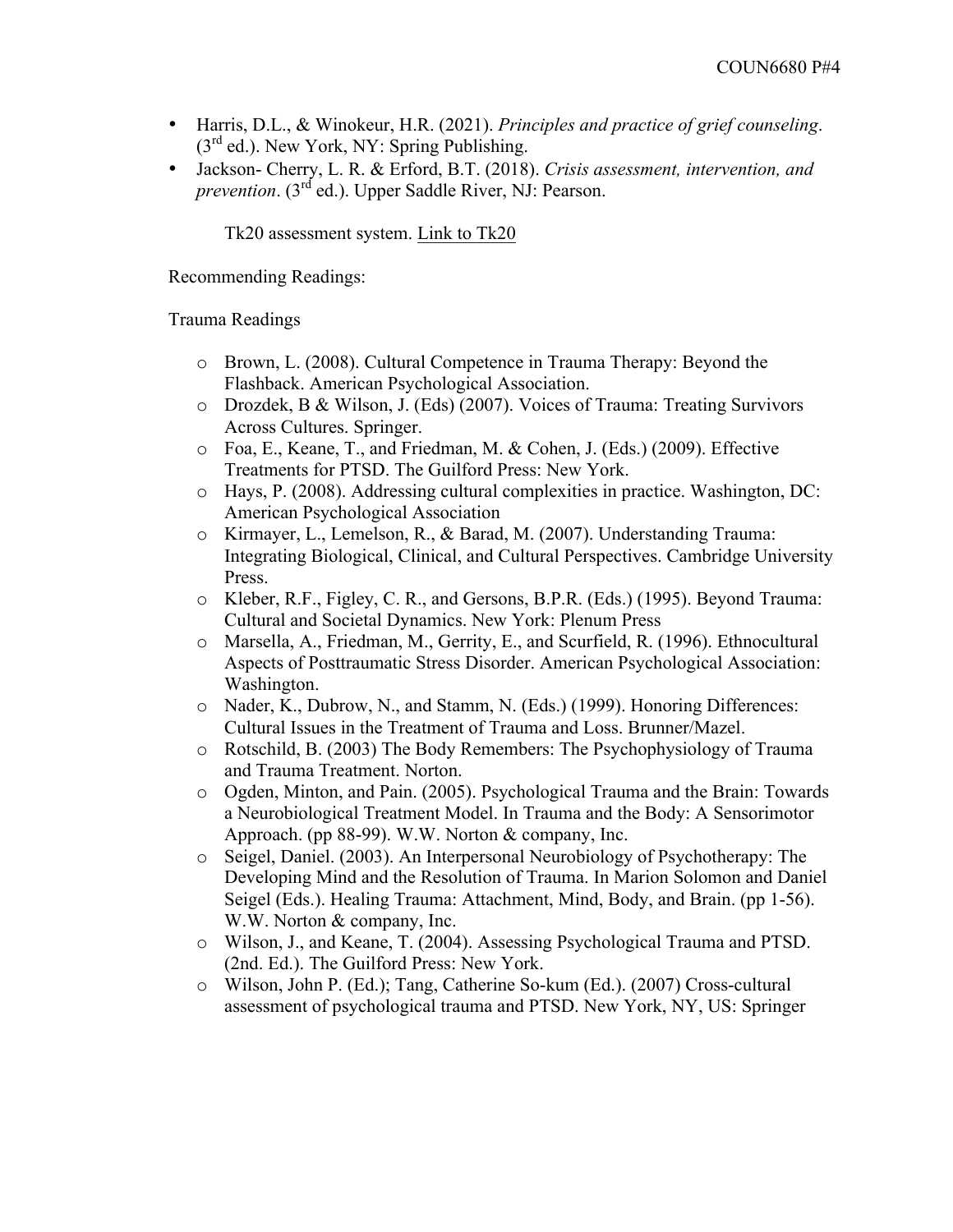## Grief Readings

- o Worden, J.W. (2009). *Grief counseling and grief therapy: A handbook for the mental health practitioner* (5th ed.), New York: Springer Publishing.
- o James, J.W. & Friedman, R. (2001). *When children grieve: For adults to help children deal with death, divorce, pet loss, moving and other losses.* New York: HarperCollins Publishing, Inc.
- o Kubler-Ross, E. & Kessler, D. (2007). *Finding the meaning of grief through the five stages of loss*. New York, NY: Scribner.
- o Neimeyer, R.A. (Ed.) (2001). *Meaning reconstruction and the experience of loss*. Washington, D.C.: American Psychological Association

Assigned Readings:

o All assigned reading are outlined on the Course Calendar of this syllabus.

Additional Assigned Readings:

o Any additional readings will be available in electric format on iLearn.

#### **VI. IDEA Essential and Important Learning Objectives Associated to this Course**

- 1. Learning to apply course material (to improve thinking, problems solving, and decisions)
- 2. Developing specific skills, competencies, and points of view needed by professionals in the field most closely related to this course.
- 3. Learning to apply knowledge and skills to benefit others or serve the public good.

## **VII. Course CACREP Objectives/Student Learning Outcomes**

| <b>Standard</b>      | <b>Content/Reading</b>                             | <b>Formative Assessment</b>                         | <b>Summative Assessment</b> |
|----------------------|----------------------------------------------------|-----------------------------------------------------|-----------------------------|
| 2.F.1.c.             |                                                    | Jackson-Cherry & Erford In-class activities, Online | Trauma, Grief, and Crisis   |
| counselors' roles    | $(2018)$ Chapters 12-13                            | <b>Training Reflection</b>                          | <b>Response Paper</b>       |
| and responsibilities |                                                    | Papers                                              |                             |
| as members of        |                                                    |                                                     |                             |
| interdisciplinary    |                                                    |                                                     |                             |
| community            |                                                    |                                                     |                             |
| outreach and         |                                                    |                                                     |                             |
| emergency            |                                                    |                                                     |                             |
| management           |                                                    |                                                     |                             |
| response teams       |                                                    |                                                     |                             |
|                      |                                                    |                                                     |                             |
| 2.F.5.h.             | Harris & Winokuer                                  | In-class activities, Online                         | Trauma, Grief, and Crisis   |
| developmentally      | $(2021)$ Chapter 7,                                | <b>Training Reflection</b>                          | <b>Response Paper</b>       |
|                      | relevant counseling Jackson-Cherry & Erford Papers |                                                     |                             |
| treatment or         | Chapters 6 - 11                                    |                                                     |                             |
| intervention plans   |                                                    |                                                     |                             |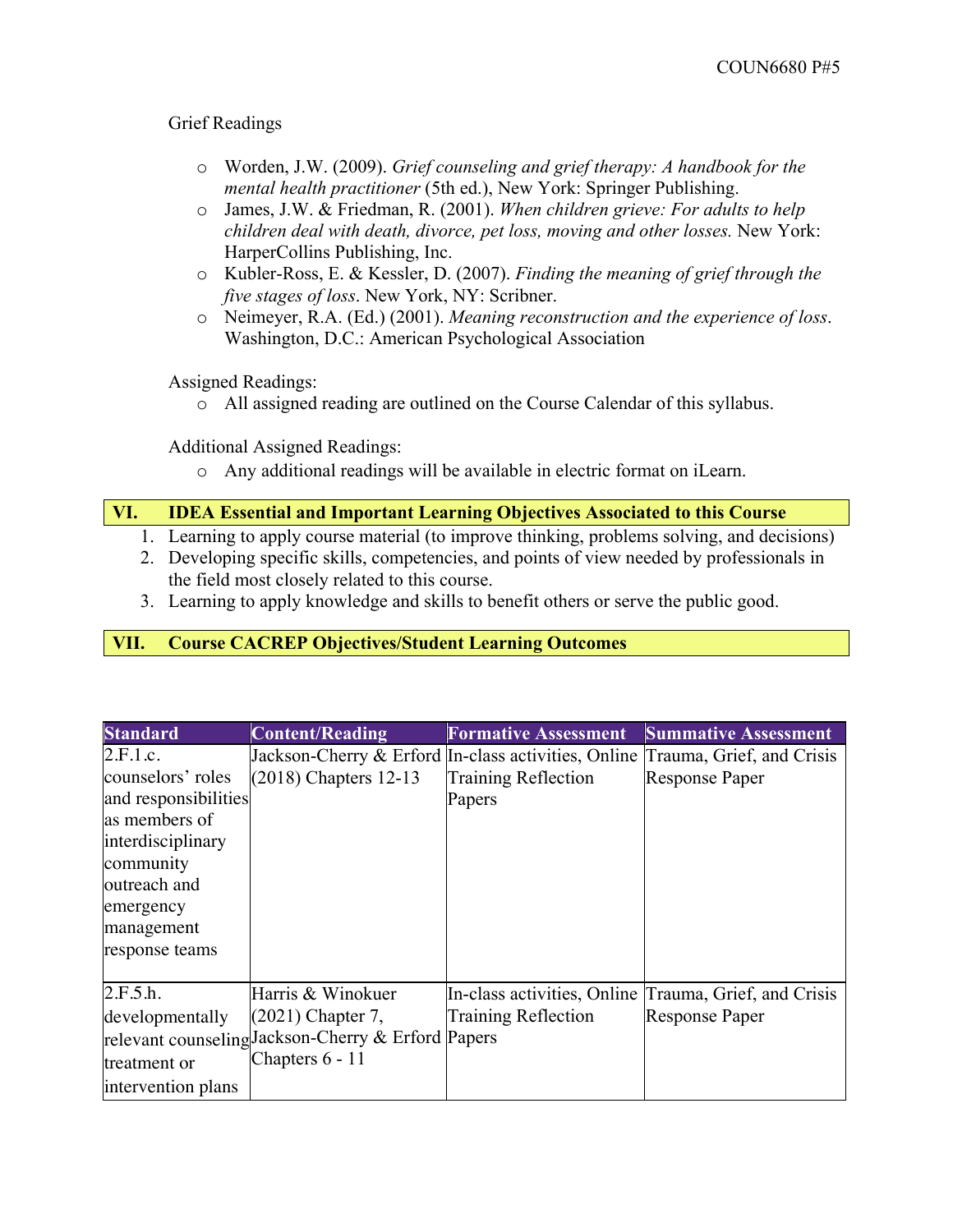| <b>Standard</b>                | <b>Content/Reading</b>                                                      | <b>Formative Assessment</b>                                                   | <b>Summative Assessment</b> |
|--------------------------------|-----------------------------------------------------------------------------|-------------------------------------------------------------------------------|-----------------------------|
| 2.F.5.i.                       | Briere & Scott $(2015)$                                                     | In-class activities, Online                                                   | Trauma, Grief, and Crisis   |
| development of                 | Chapter 3, Jackson-                                                         | <b>Training Reflection</b>                                                    | <b>Response Paper</b>       |
| measurable                     | Cherry & Erford (2018)                                                      | Papers                                                                        |                             |
| outcomes for                   | Chapters 6 - 7                                                              |                                                                               |                             |
| clients                        |                                                                             |                                                                               |                             |
| 2.F.k. strategies to           |                                                                             | Jackson-Cherry & Erford In-class activities, Online                           | Trauma, Grief, and Crisis   |
| promote client                 | $(2018)$ Chapter 12, In-                                                    | <b>Training Reflection</b>                                                    | <b>Response Paper</b>       |
| understanding of               | class discussions                                                           | Papers                                                                        |                             |
| and access to a                |                                                                             |                                                                               |                             |
| variety of                     |                                                                             |                                                                               |                             |
| community-based                |                                                                             |                                                                               |                             |
| resources                      |                                                                             |                                                                               |                             |
| $2.F.5.1$ . suicide            |                                                                             | Jackson-Cherry & Erford In-class activities, Online                           | Trauma, Grief, and Crisis   |
| prevention models              | $(2018)$ Chapter 6                                                          | <b>Training Reflection</b>                                                    | Response Paper              |
| and strategies                 |                                                                             | Papers                                                                        |                             |
| 2.F.5.m. crisis                |                                                                             | Jackson-Cherry & Erford In-class activities, Online                           | Trauma, Grief, and Crisis   |
| intervention,                  | (2018) Chapter 12, Class                                                    | <b>Training Reflection</b>                                                    | <b>Response Paper</b>       |
| trauma-informed,               | lectures                                                                    | Papers                                                                        |                             |
| and community-                 |                                                                             |                                                                               |                             |
| based strategies,              |                                                                             |                                                                               |                             |
| such as                        |                                                                             |                                                                               |                             |
| Psychological First            |                                                                             |                                                                               |                             |
| Aid                            |                                                                             |                                                                               |                             |
|                                | 2.F.7.c. procedures Jackson-Cherry & Erford In-class activities, Online     |                                                                               | Trauma, Grief, and Crisis   |
| for assessing risk             | $(2018)$ Chapter 6                                                          | <b>Training Reflection</b>                                                    | <b>Response Paper</b>       |
| of aggression or               |                                                                             | Papers                                                                        |                             |
| danger to others,              |                                                                             |                                                                               |                             |
| self-inflicted harm,           |                                                                             |                                                                               |                             |
| or suicide                     |                                                                             |                                                                               |                             |
|                                |                                                                             | 2.F.7.d. procedures Jackson-Cherry & Erford In-class activities, Online       | Trauma, Grief, and Crisis   |
| for identifying                | (2018) Chapter 10, Class Training Reflection                                |                                                                               | <b>Response Paper</b>       |
| trauma and abuse               | lectures                                                                    | Papers                                                                        |                             |
| and for reporting              |                                                                             |                                                                               |                             |
| abuse                          |                                                                             |                                                                               |                             |
| 5.C.2.f. impact of             |                                                                             | Jackson-Cherry & Erford In-class activities, Online Trauma, Grief, and Crisis |                             |
| crisis and trauma              | $(2018)$ Chapter 5, Class                                                   | <b>Training Reflection</b>                                                    | <b>Response Paper</b>       |
| on individuals with lectures   |                                                                             | Papers                                                                        |                             |
| mental health                  |                                                                             |                                                                               |                             |
| diagnoses                      |                                                                             |                                                                               |                             |
|                                | 5.D.2.h. impact of $ Jackson-Cherry & Erford   In-class activities, Online$ |                                                                               | Trauma, Grief, and Crisis   |
| crisis and trauma              | $(2018)$ Chapter 8, Class                                                   | <b>Training Reflection</b>                                                    | <b>Response Paper</b>       |
| on individuals with discussion |                                                                             | Papers                                                                        |                             |
| disabilities                   |                                                                             |                                                                               |                             |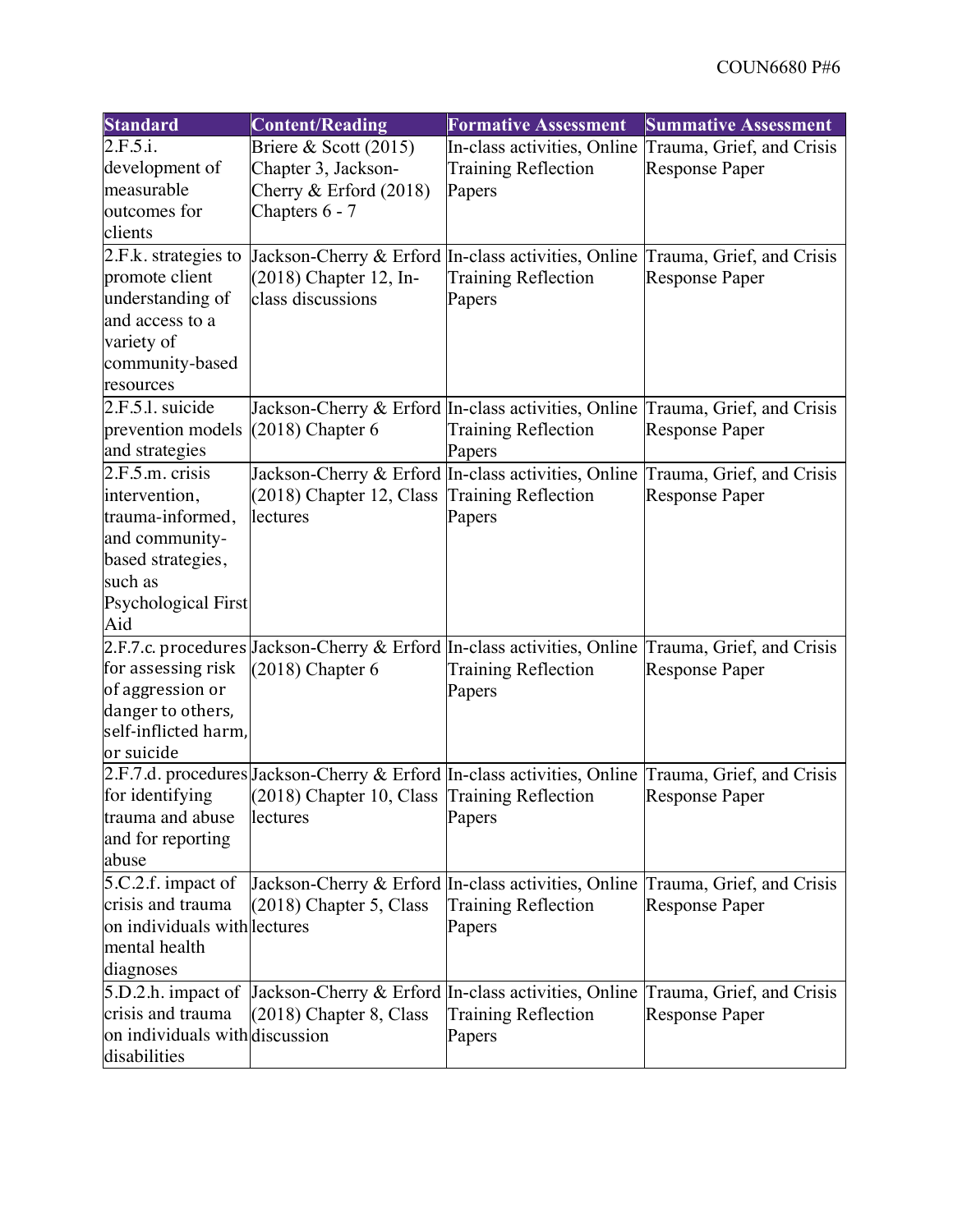| <b>Standard</b>                       | <b>Content/Reading</b>                              | <b>Formative Assessment</b> | <b>Summative Assessment</b> |
|---------------------------------------|-----------------------------------------------------|-----------------------------|-----------------------------|
| $5.G.2.e.$ chool                      | Jackson-Cherry & Erford In-class activities, Online |                             | Trauma, Grief, and Crisis   |
| counselor roles and (2018) Chapter 13 |                                                     | <b>Training Reflection</b>  | <b>Response Paper</b>       |
| responsibilities in                   |                                                     | Papers                      |                             |
| relation to the                       |                                                     |                             |                             |
| school emergency                      |                                                     |                             |                             |
| management plans,                     |                                                     |                             |                             |
| and crises,                           |                                                     |                             |                             |
| disasters, and                        |                                                     |                             |                             |
| trauma                                |                                                     |                             |                             |
| 5.G.2.g.                              | Class lectures and class                            | In-class activities, Online | Trauma, Grief, and Crisis   |
| characteristics, risk discussions     |                                                     | <b>Training Reflection</b>  | <b>Response Paper</b>       |
| factors, and                          |                                                     | Papers                      |                             |
| warning signs of                      |                                                     |                             |                             |
| students at risk for                  |                                                     |                             |                             |
| mental health and                     |                                                     |                             |                             |
| behavioral                            |                                                     |                             |                             |
| disorders                             |                                                     |                             |                             |

## **VIII. Student Responsibilities**

The following dispositions summarize the responsibilities accepted by the student participating in this course. Counseling and Psychology Graduate Program Information

- 1. Scholarship (mastery in coursework and competency in application)
- 2. Responsibility (acceptance of ownership of personal, academic, and professional development and behavior)
- 3. Respect for Diversity (recognition of the needs and values of individuals)
- 4. Effective Communication (ability to communicate clearly verbally and in writing, and to accept new ideas and constructive feedback)
- 5. Reflection (ability to asses one's own decision making process and recognize consequences of behavior)
- 6. Professional Behavior (recognition of ethical, legal, and professional standards of conduct)
- 7. Critical Thinking (capability for critical thinking and real world problem-solving)

## **IX. Major Teaching Methods**

Instruction will consist of lecture, discussion, higher order questioning, case studies, cooperative learning, video modeling, role playing, experiential exercises, group participation, reflection and writing assignments, and supervised feedback.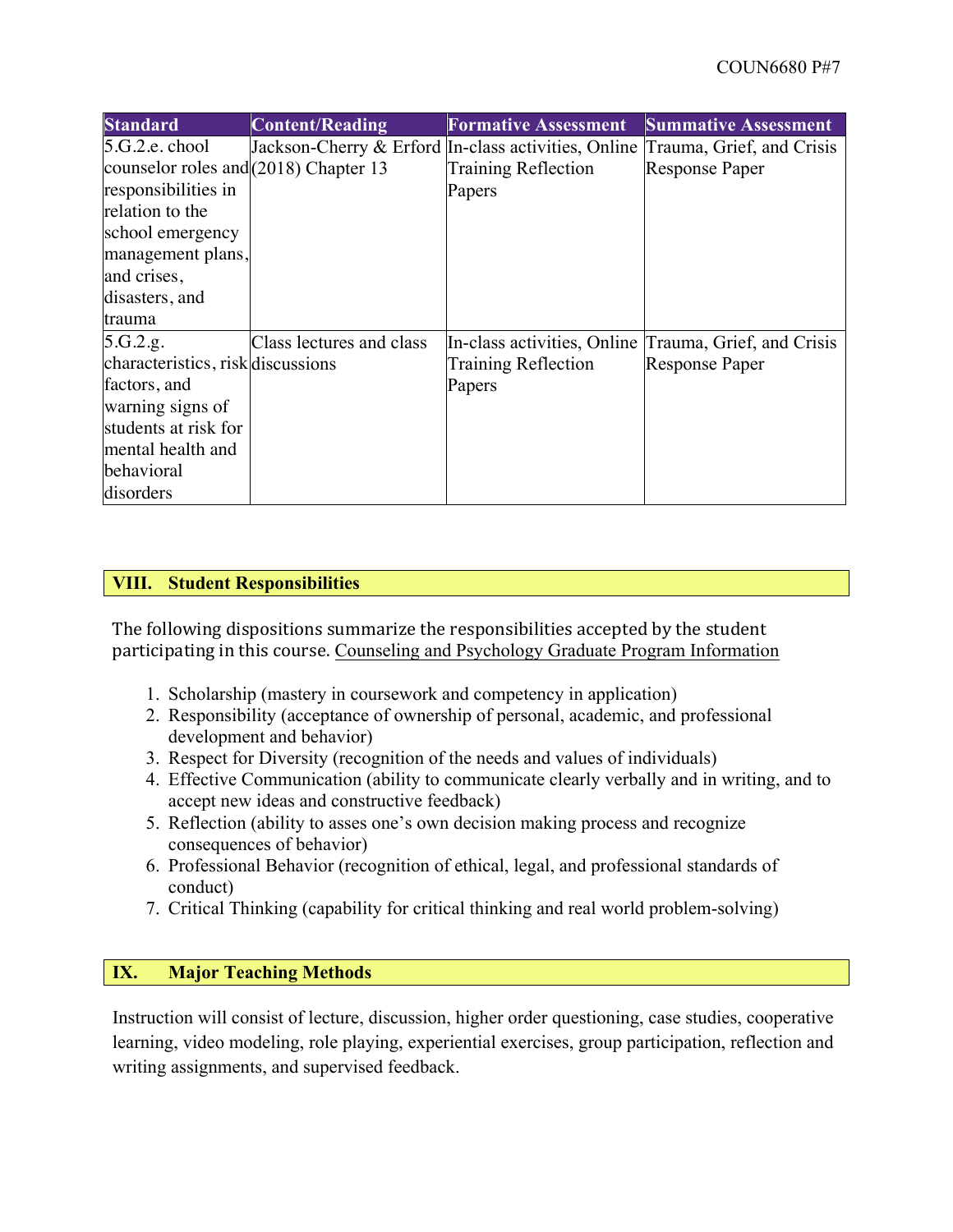#### **X. Special Instructional Platform/Materials**

Instructional Materials 

- iLearn
- laptop/computer

#### **XI. Topics to Be Covered**

- I. Trauma Counseling
	- A. What is Trauma?
	- B. The Effects of Trauma
	- C. Trauma Definitions and Symptoms
	- D. This is Your Brain on Trauma
	- E. Assessing Trauma and Posttraumatic Outcomes
	- F. Central Issues in Trauma Treatment
	- G. Paths to Recovery
- II. Grief Counseling
	- A. Attachment, Loss, And The Experience Of Grief
	- B. Understanding The Mourning Process
	- C. The Mourning Process: Mediators Of Mourning
	- D. Grief Counseling: Facilitating Uncomplicated Mourning
	- E. Abnormal Grief Reactions: Complicated Mourning
	- F. Grief Therapy: Resolving Complicated Mourning
	- G. Grieving Special Types Of Losses
	- H. Grief And Family Systems
	- I. The Counselor's Own Grief
- III. Crisis Counseling
	- A. Basic Concepts of Crisis Intervention
	- B. Safety Concerns in Crisis Situations
	- C. Ethical and Legal Considerations in Crisis Counseling
	- D. Essential Crisis Intervention Skills<br>E. Loss. Grief. and Bereavement
	- Loss, Grief, and Bereavement
	- F. Risk Assessment and Intervention: Suicide and Homicide
	- G. Understanding and Treating Substance Use Disorders with Clients in Crisis
	- H. Intimate Partner Violence
	- I. Sexual Violence
	- J. Child Sexual Abuse
	- K. Military and First Responders
	- L. Emergency Preparedness and Response in the Community and Workplace
	- M. Emergency Preparedness and Response in Schools and Universities
	- N. Counselor Self-care in Crisis Situations

#### **IV. Grading and Evaluation Procedures**

The following assessment procedures will be used to evaluate students' knowledge of the course.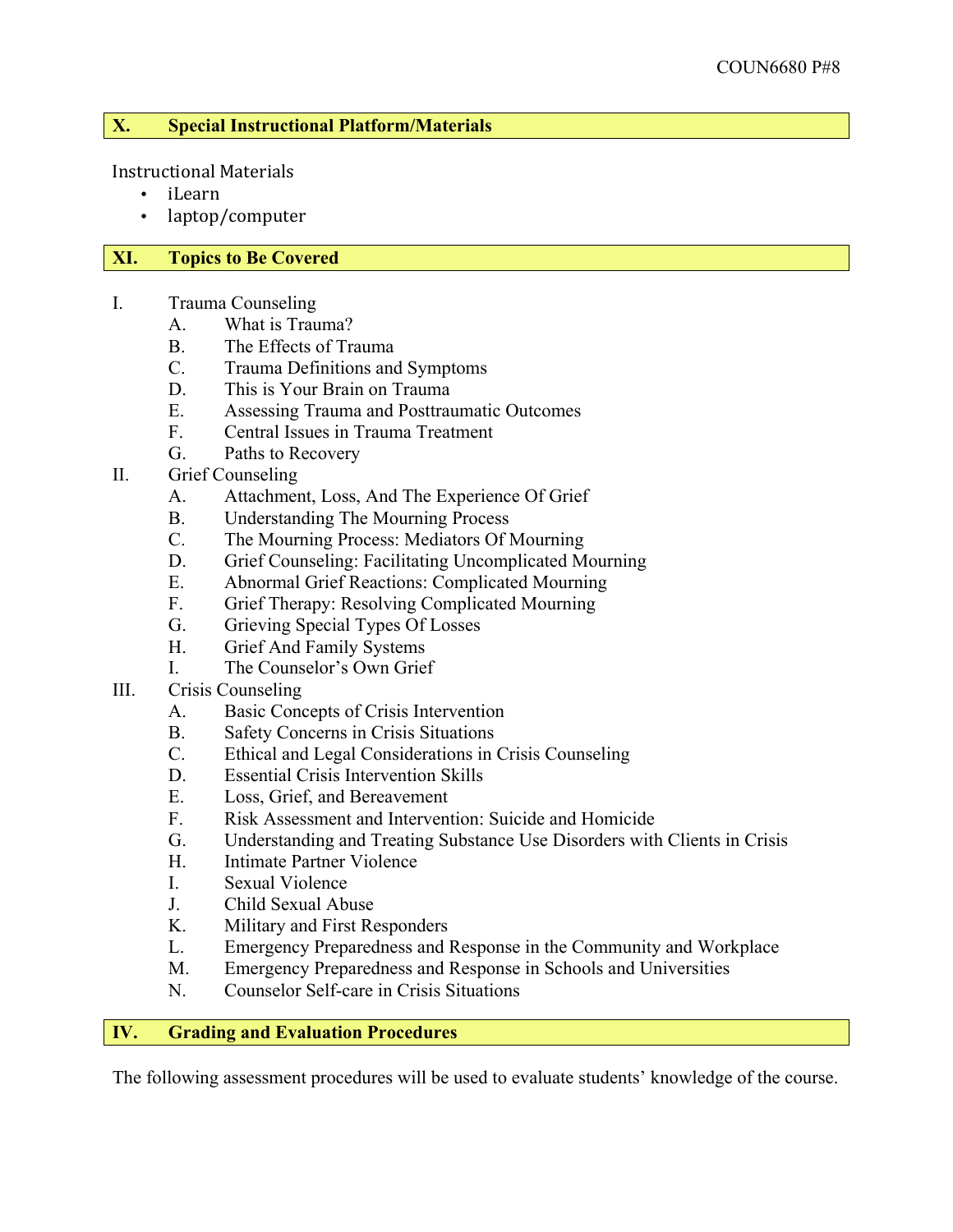| Category  | Assignment                                                  | Percentage | Overall<br>Category<br>Weight |
|-----------|-------------------------------------------------------------|------------|-------------------------------|
|           | Trauma, Grief, and Crisis Response Pretest                  | $1\%$      |                               |
|           | <b>Wellness Activity</b>                                    | $2\%$      |                               |
| Formative | Self-care Log                                               | 12%        | 45%                           |
|           | Online Training Completions and<br><b>Reflection Papers</b> | 30%        |                               |
|           | Trauma & Grief Exam                                         | 15%        |                               |
| Summative | Crisis Intervention Exam                                    | 15%        | 55%                           |
|           | Trauma, Grief, and Crisis Response Paper                    | 25%        |                               |
|           | Total                                                       | 100%       |                               |

## Evaluation and Assessment Procedures

All course requirements will be used to determine student's achievement of the course objectives listed under section "assignments and related policy" of this syllabus. All required assignments would be given a specific grade. Final course grades will incorporate the grading system as follows:

## Grading Scale

| $-100$<br>Ŷ          |
|----------------------|
| 85<br>$\overline{L}$ |
| 84                   |
| - 76<br>6            |
| -68                  |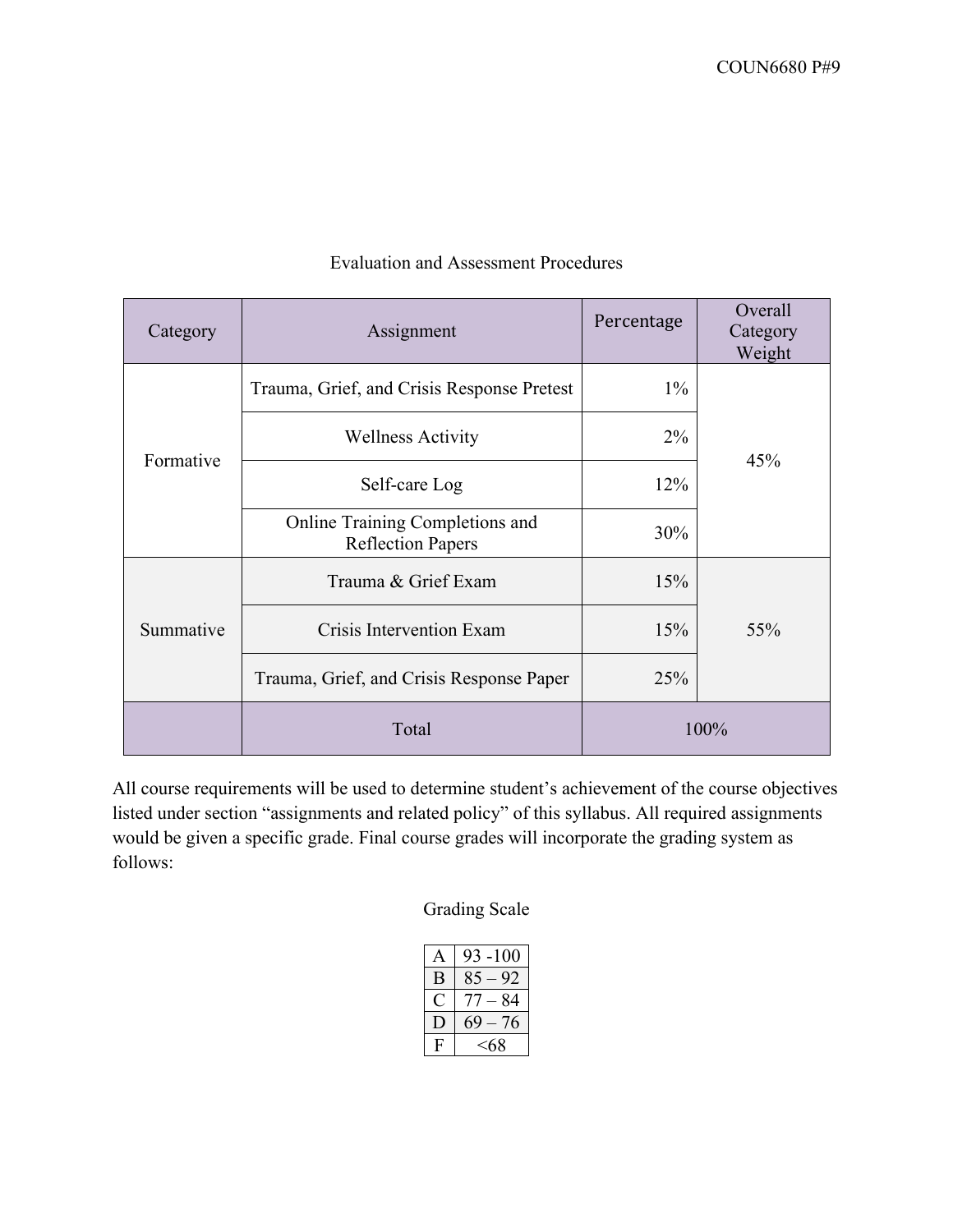A grade of an A or B demonstrates Competency level, while any grade C and below does not. In addition, a grade of an "I" is given only when a valid rationale for such a grade is presented and terms for completion of the course are agreed upon.

#### **V. Late Assignments**

All submitted work is final. Your submissions should reflect your best professional effort. All assignments should be completed on or before the announced due date. Ten percent will be deducted from an assignment when it is late. After one week, assignments will be accepted by the discretion of the professor. It is the student's responsibility to ensure assignments are submitted on time. All submitted work is final. Your submissions should reflect your best professional effort.

#### **VI. Assignment Format**

ALL assignments should be typed, double-spaced, 12-point Times New Roman font, and adhere to APA guidelines (APA Publication Manual,  $6<sup>th</sup>$  or  $7<sup>th</sup>$  ed.). Assignments not meeting these minimum standards will be returned and counted as late.

#### **VII. Additional Evaluation Areas**

#### **Academic Misconduct Policy Tennessee Technological University Policy No. 217**

"Academic Misconduct" – any action or attempted action that may result in creating an unfair academic advantage for oneself or an unfair academic advantage or disadvantage for any other member or members of the academic community. This includes a wide variety of behaviors such as cheating, plagiarism, altering academic documents or transcripts, gaining access to materials before they are intended to be available, and helping a friend to gain an unfair academic advantage. Students who do any of these actions or attempted actions may receive a reduction in grade on the assignment, an "F" or a "0" for the assignment, or an "F" for the course. All of the procedures will follow the guidelines established by the Student Academic Misconduct Policy No. 217 at Tennessee Technological University.

#### **VIII. Attendance Policy**

Attendance to, arriving on time for, preparation for, and participation in scheduled classes is required. There are no excused absences, as this class requires a high level of participation from students. Should a student miss more than one (1) class, then the student will be dropped from the course and receive a failing grade at the instructor's discretion. As arriving late or leaving early is a disruption to the entire class, I would ask that all students inform the class members and me should leaving early or arriving late for class be necessary. Habitually leaving early or arriving late will result in failure of the course.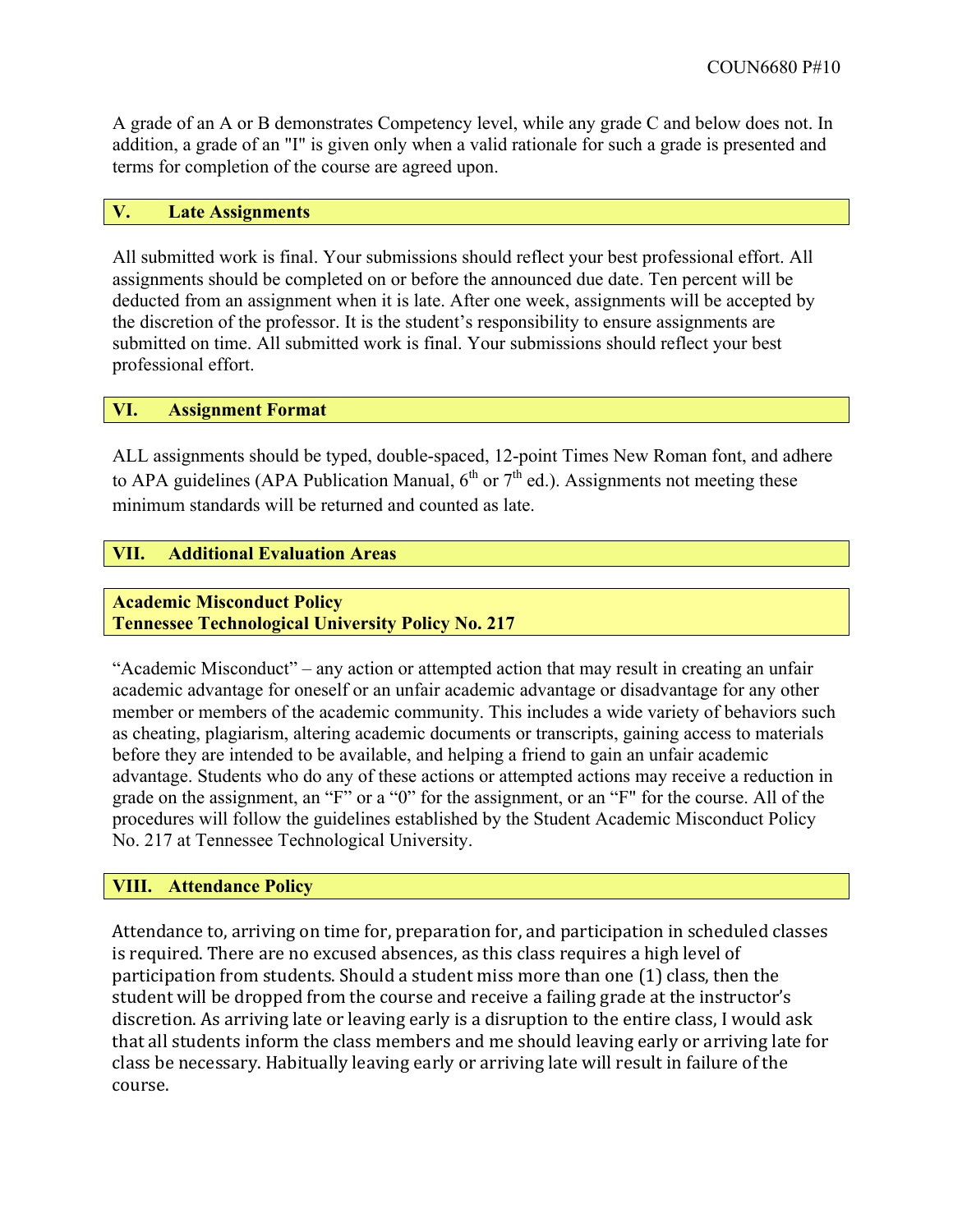## **IX. Class Participation**

Participation in class is essential to the value of the learning experience within this course. A student's grade may be affected negatively by low participation. In particular, the instructor will evaluate students' participation on the basis of the following criteria.

#### **X. Assignments and Related Policy**

## A. Reading Assignments

Students are expected to complete all reading assignments per the Course Schedule

## B. Wellness Activity

Due to the heavy nature of course content, each class period will be ended with a wellness activity facilitated by a class member. This activity will last approximately 5-10 minutes and will be held at the end of each class. You are encouraged to use your creativity.

## C. Exams

Students will take a midterm and final exams that will ask questions from content on trauma, grief, and crisis counseling. More details about the exams will be discussed in class. Exams must be taken individually without the help or assistance of another individual.

#### D. Trauma, Grief, and Crisis Response Pre-test/Post-test.

Students will complete the following responses at the beginning and the end of the term.

You are counseling a client or student who has experienced a trauma. Provide a description of the client/student that includes demographic information and symptomology. How would you provide treatment for this individual? What theoretical frameworks, techniques, and/or assessments would you potentially utilize? What would be important ethical considerations within your professional identity?

You are counseling a client or student who is grieving the loss of someone close to him or her. Provide a description of the client/student that includes demographic information and symptomology. How would you provide treatment for this individual? What theoretical frameworks, techniques, and/or assessments would you potentially utilize? What would be important ethical considerations within your professional identity?

You are counseling a client or student who has stated that he or she is contemplating suicide. Provide a description of the client/student that includes demographic information and symptomology. How would you provide treatment for this individual? What theoretical frameworks, techniques, and/or assessments would you potentially utilize? What would be important ethical considerations within your professional identity?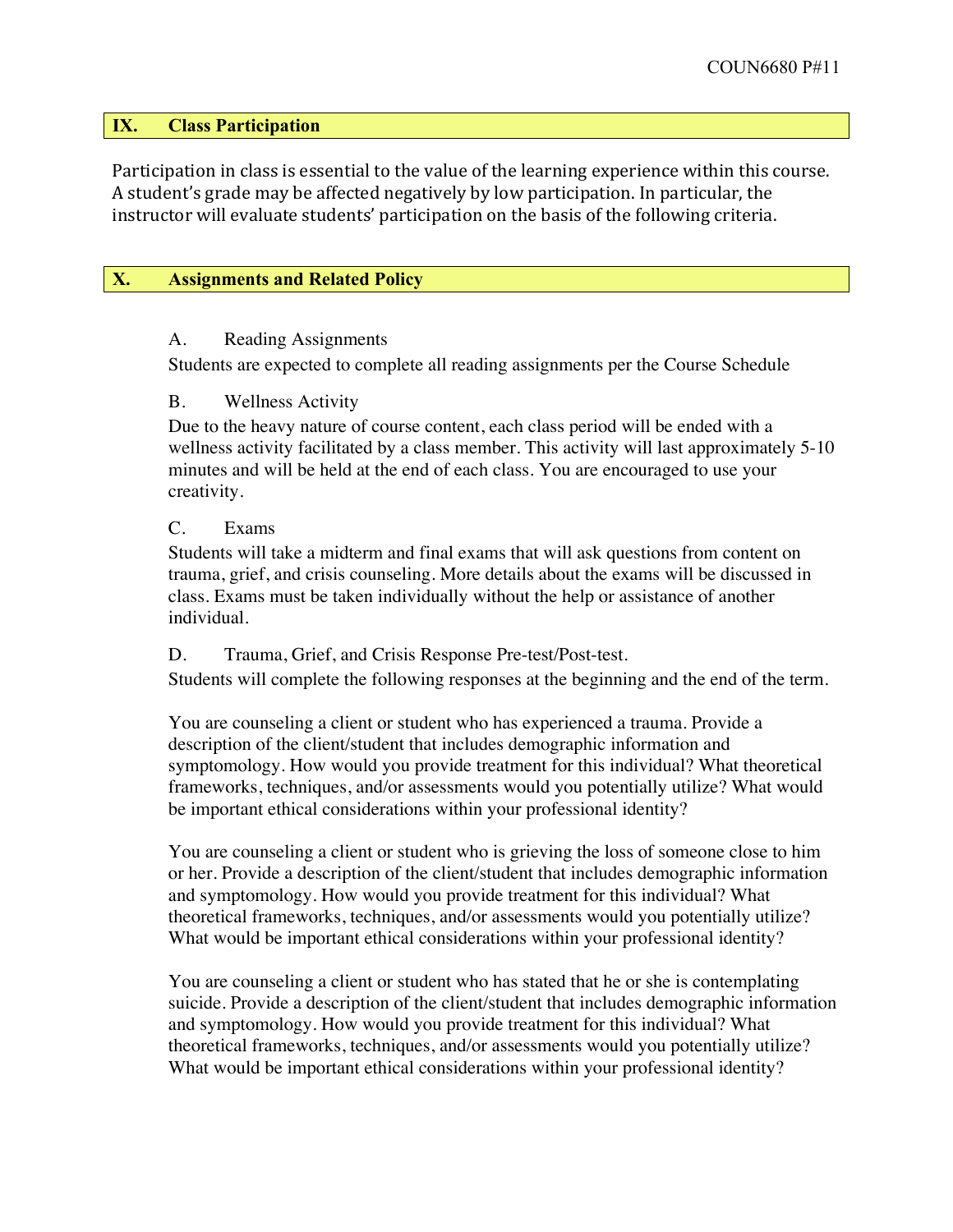At the end of the Pre-test:

- On a scale of 1-10 (with 1 being little to 10 being significant), how would you rank your competence in regards to this course? How come?
- Describe in detail what outcomes that you like to see in yourself after this class (i.e., what do you look like when you see a client with trauma after this class)?
- What are three (3) questions that you have wondered in relation to trauma, grief, and crisis counseling and intervention?
- What makes each of these questions interesting to you?
- How do you think that you might use the information from these questions and content from the course in your future career?

At the end of the Post-test:

- On a scale of 1-10 (with 1 being little to 10 being significant), how would you rank your competence in regards to this course? How come?
- What have you learned over this semester in regards to this topic?
- Review the outcomes from the Pre-test that you would have liked to have seen in yourself after this class (i.e., what do you look like when you see a client with trauma after this class)? Reflect on whether they were accomplished. How come?
- Compared to your pre-test, what are three (3) new questions that you have wondered in relation to trauma, grief, and crisis counseling and intervention?
- How do you now think that you might use the information from these course in your future career?

#### E. Self-care Log

#### Self-care Plan

You will develop a self-care plan during one of our class sessions (No need to think about this assignment before class). The self-care plan will contain signals of yourself when you are in distress and a list of activities that you could do to de-stress. You will ask to consider time and location required for each activity and make sure to include activities that need different lengths of time and could be done in different settings.

## Self-care Journal

You will keep a journal that records your emotional responses to class readings, class content and experiences, as well as how you carry out self-care plan to manage your responses. You will modify your self-care plan as you gain more understandings of what work for you and what does not. In the end, you will submit a self-care journal, which contains:

a) A modified version of self-care plan (make sure you mark what has been changed)

b) A log of at least 6 entries of emotional reactions toward class readings, content, experiences, and assignments as well as self-care activities that you did c) 1-2 paragraphs of new awareness and learning about self-care you gained throughout this semester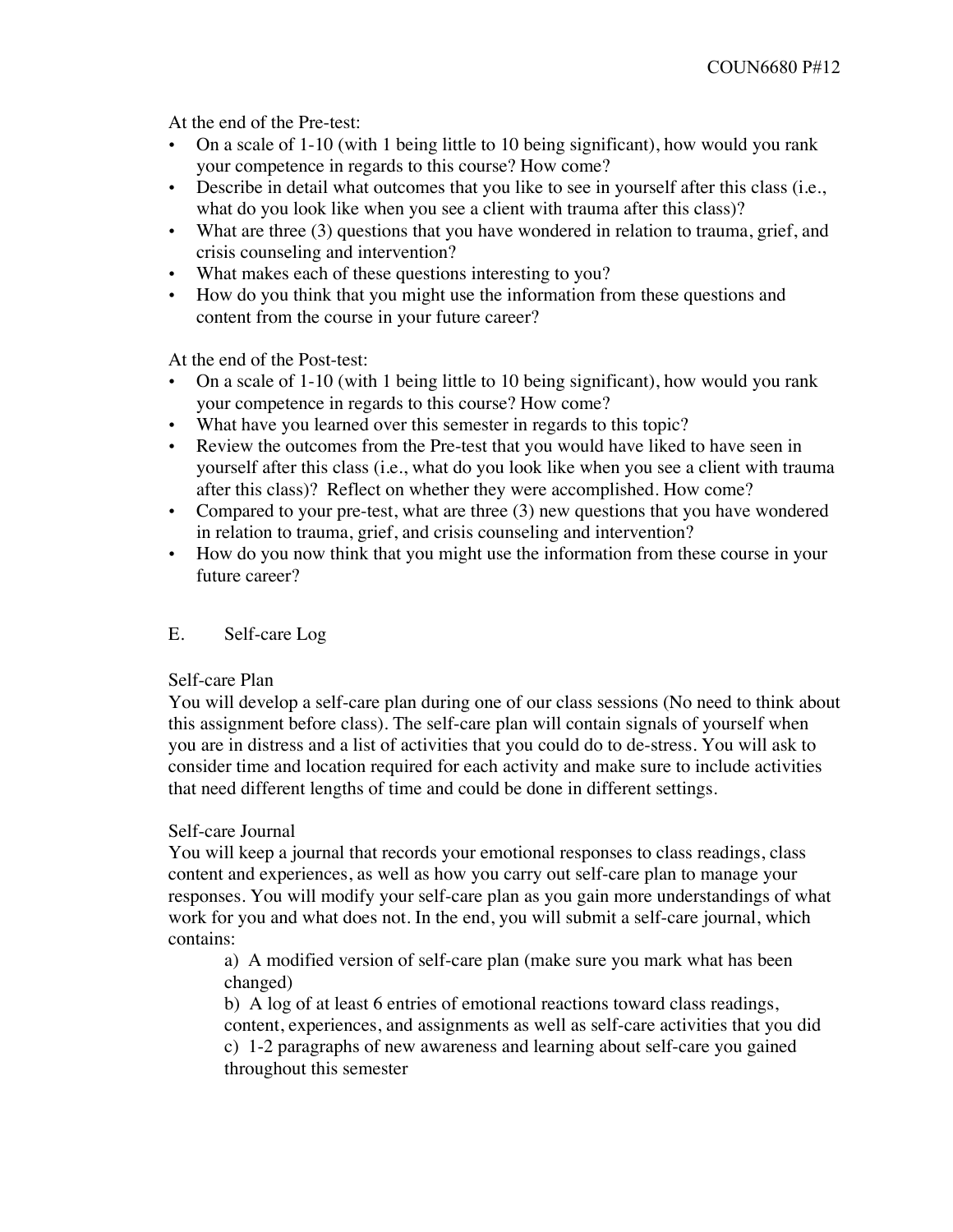## F. Online/Live Trauma, Grief, and Crisis Training

You need to complete 12 hours of online (or live) clinically focused trauma, grief, and/or crisis training. You may not count other previously completed trainings. Check with Dr. Webber first on other training(s) you plan to undertake.

Below is a list of some free training available, but again, these are not the only trainings you can choose.

Feel free to explore other resources. Notice the length of the trainings vary as some can be one hour and others much longer.

#### **The National Child Traumatic Stress Network**

- http://www.nctsn.org/
- Require registration
- Select courses under the Continuing Education folder or Military and Veteran Families folder

#### **International Society for Traumatic Stress Studies**

- https://www.istss.org/education-research/online-learning.aspx
- Select courses under free resources

#### **National Center for PTSD**

- https://www.ptsd.va.gov/professional/continuing\_ed/find\_a\_course.asp
- Require registration
- Under Continuing Education section

#### **Colorado School Safety Resource Center**

- https://www.colorado.gov/pacific/cssrc/cssrc-online-training
- Require registration

#### **Suicide Prevention Resource Center**

- https://training.sprc.org
- Require registration

#### *Online Trauma or Crisis Intervention Training Papers*

After completion of the training, provide documentation that you completed the training and write a 1-2 pages for every 1 hour of training. Papers should be in APA 6th or  $7<sup>th</sup>$ edition format. Begin the paper with: (a) the training title(s) and source, focus, length, and summary of the module(s). Then, (b) discuss your responses to the content and quality of the training(s): provide a critique about the strengths of and concerns about the training. Last, (c) summarize several of the most important points or skills you learned and how you plan to use them in the future.

\*\*\*If you have any problems with assignments and/or due dates, please contact me prior to the due date so possible accommodations may be made if necessary.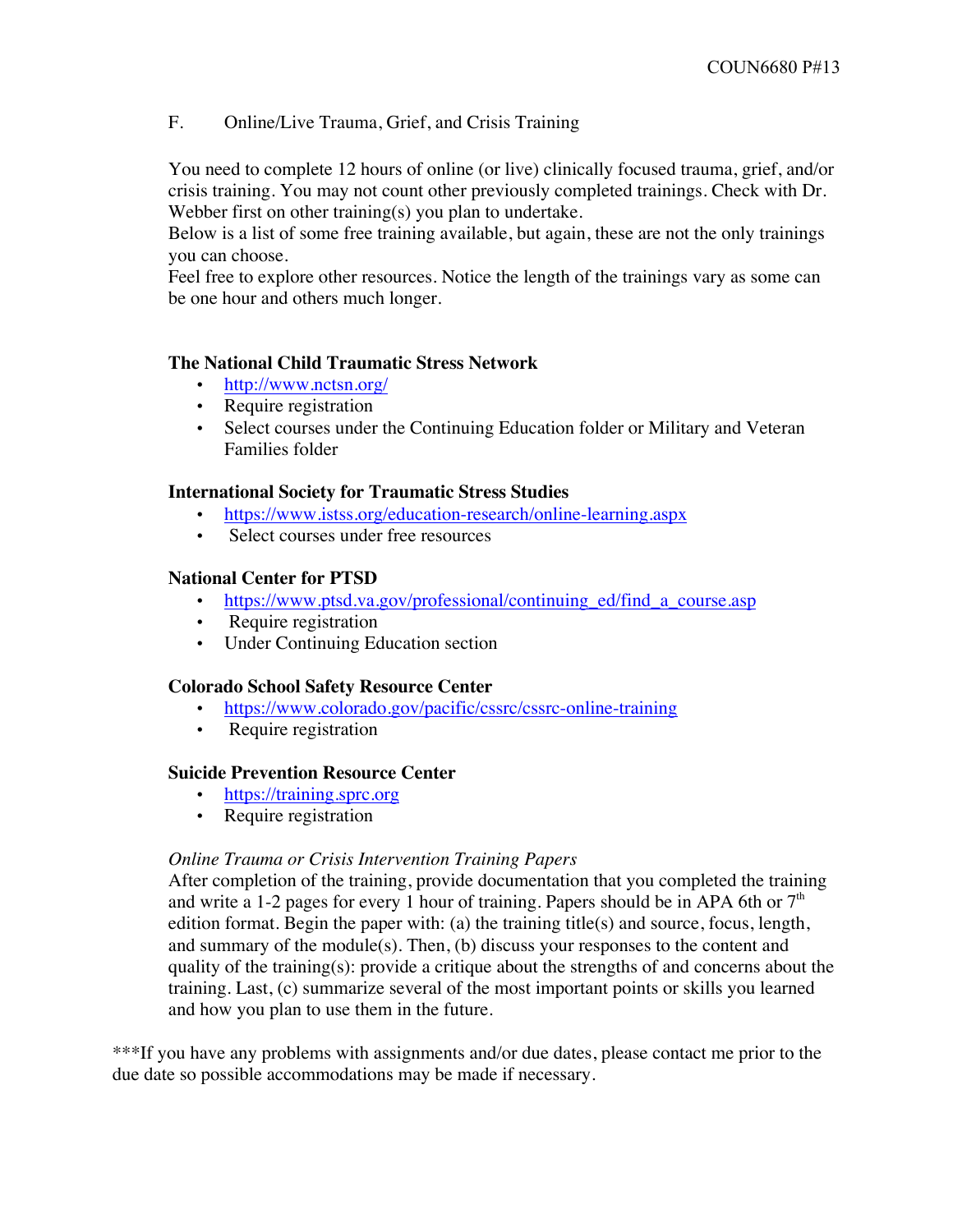#### **XI. Class Plan by Weeks or Days**

Please see Course Schedule at the end of the Syllabus.

## **XII. Disability Accommodation**

Students with a disability requiring accommodations should contact the Accessible Education Center (AEC). An Accommodation Request (AR) should be completed as soon as possible, preferably by the end of the first week of the course. The AEC is located in the Roaden University Center, Room 112; phone 931-372-6119. For details, view the Tennessee Tech's Policy 340 – Services for Students with Disabilities at Policy Central.

## **XIII. Recording**

This class may be recorded by video and/or audio. The video and audio recording is used for educational purposes and may be made available to all students presently enrolled in the course and to school officials with a legitimate educational interest in reviewing the recording.

## **XIV. COVID-19**

- 1. Students must take personal responsibility in following the recommended CDC COVID-19 guidelines. Students are expected follow all COVID-19 directives published by Tennessee Tech including, but not limited to, notices on Tennessee Tech's webpage, building and facilities signage, and similar publications. The university's Return to Campus Student Handbook can be found at https://www.tntech.edu/return/index.php.
- 2. According to Tennessee Tech University's protocols, face coverings must be worn (covering the mouth and nose) by students in the classroom at all times.
- 3. Students must abide by predetermined social distancing guidelines and seating arrangements. Movement during class sessions should be limited as to not endanger other students or faculty. Students should be conscious and respectful of others and their health concerns.
- 4. Students who refuse to comply with university protocols on these matters will be reported to the Tennessee Tech Dean of Students.
- 5. Students should direct all requests for excused class absences related to COVID-19, regardless of where the COVID-19 testing is performed, to Tennessee Tech's Health Services. The Office of Student Affairs will provide notifications to faculty members of student absences and the expected length of the absence.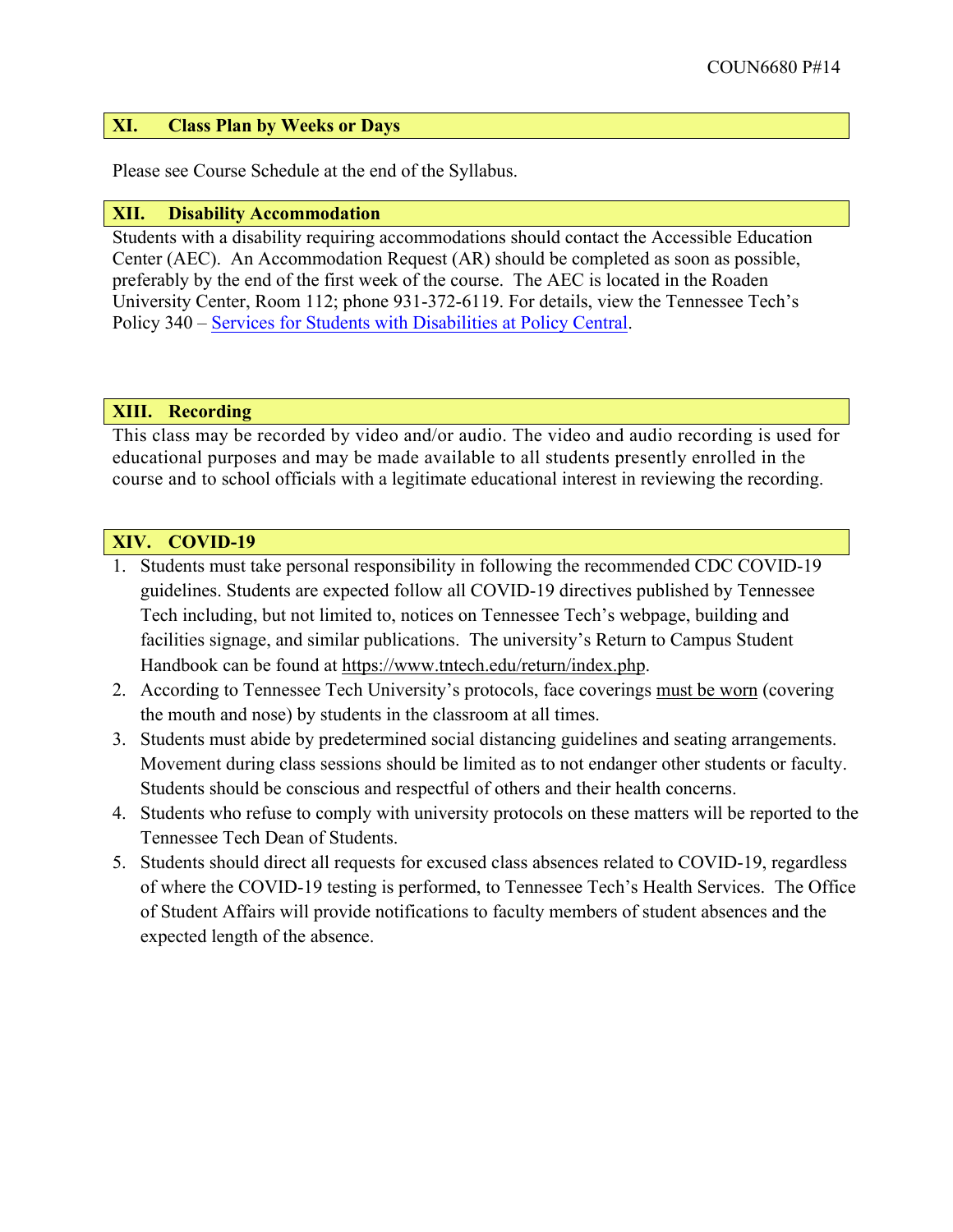## COUN6680 P#15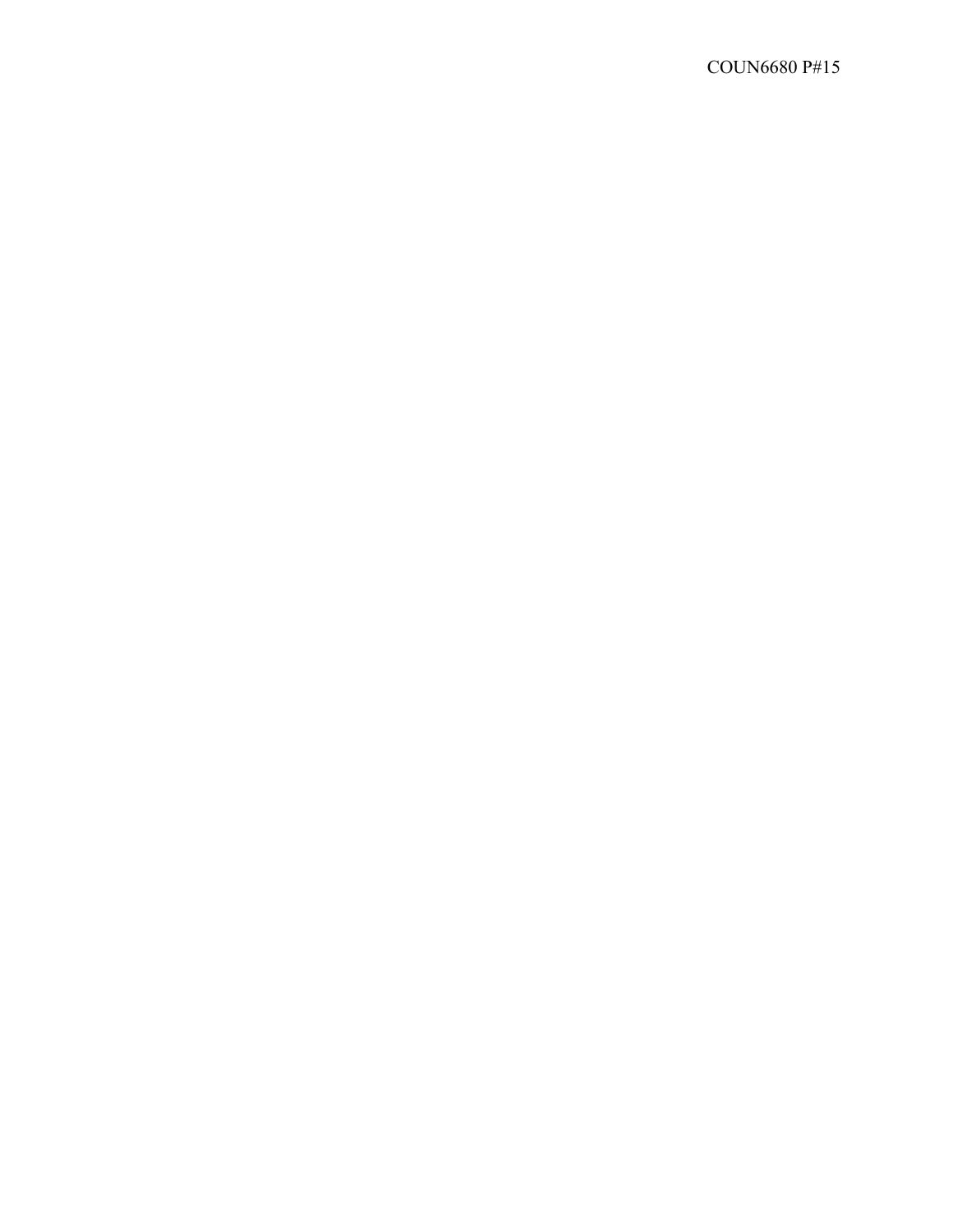| <b>COURSE SCHEDULE</b><br><b>COUN 6680-002 Trauma, Grief, and Crisis Counseling</b><br><b>SPRING 2021</b> |                                                                                                                      |                                            |                                                                                                                                                |
|-----------------------------------------------------------------------------------------------------------|----------------------------------------------------------------------------------------------------------------------|--------------------------------------------|------------------------------------------------------------------------------------------------------------------------------------------------|
| Week                                                                                                      | Content                                                                                                              | <b>Hybrid Component</b>                    | <b>Readings &amp;</b><br><b>Assignments Due</b><br><b>Before Class</b>                                                                         |
| $\mathbf{1}$<br>January<br>21                                                                             | Introductions & Syllabus<br>Trauma, Grief, and Crisis<br>Self-care Plan Template                                     | Work on Online<br>Modules                  | Read Syllabus<br>$\bullet$                                                                                                                     |
| $\overline{2}$<br>January<br>28                                                                           | What is Trauma?<br>The Effects of Trauma<br>Trauma Definitions and Symptoms                                          | Work on Online<br>modules                  | Pre-test Trauma,<br>$\bullet$<br>Grief, and Crisis<br>Response Paper<br>Self-care Log#1<br>$\bullet$<br>Read selected<br>readings on<br>ilearn |
| $\overline{3}$<br>February<br>$\overline{4}$                                                              | This is Your Brain on Trauma<br>Assessing Trauma and Posttraumatic<br>Outcomes<br>Central Issues in Trauma Treatment | Work on Online<br>modules                  | Read selected<br>$\bullet$<br>readings on<br>ilearn                                                                                            |
| $\overline{4}$<br>February<br>11                                                                          | Paths to Recovery                                                                                                    | Work on Online<br>modules                  | Self-care Log#2<br>$\bullet$<br>Read selected<br>readings on<br>ilearn                                                                         |
| 5<br>February<br>18                                                                                       | Theoretical Underpinnings in Grief<br>Counseling                                                                     | Work on Online<br>modules                  | <b>Read Chapters</b><br>$\bullet$<br>1-4 in Harris<br>text                                                                                     |
| 6<br>February<br>25                                                                                       | Practice and Process of Grief<br>Counseling                                                                          | Work on Online<br>modules                  | • Self-care $Log#3$<br><b>Read Chapters</b><br>5-12 in Harris<br>text                                                                          |
| $\overline{4}$<br>March<br>4                                                                              | Current Issues and Trends in Grief<br>Counseling                                                                     | <b>Submit 6 hours of</b><br>online modules | <b>Read Chapters</b><br>$\bullet$<br>13-15 in Harris<br>text                                                                                   |
| 8<br><b>MIDTERM WEEK</b><br>March<br><b>TRAUMA AND GRIEF EXAM ONLINE</b><br>11                            |                                                                                                                      |                                            |                                                                                                                                                |
| <b>Week 9 - SPRING BREAK</b><br><b>MARCH 15-20</b>                                                        |                                                                                                                      |                                            |                                                                                                                                                |